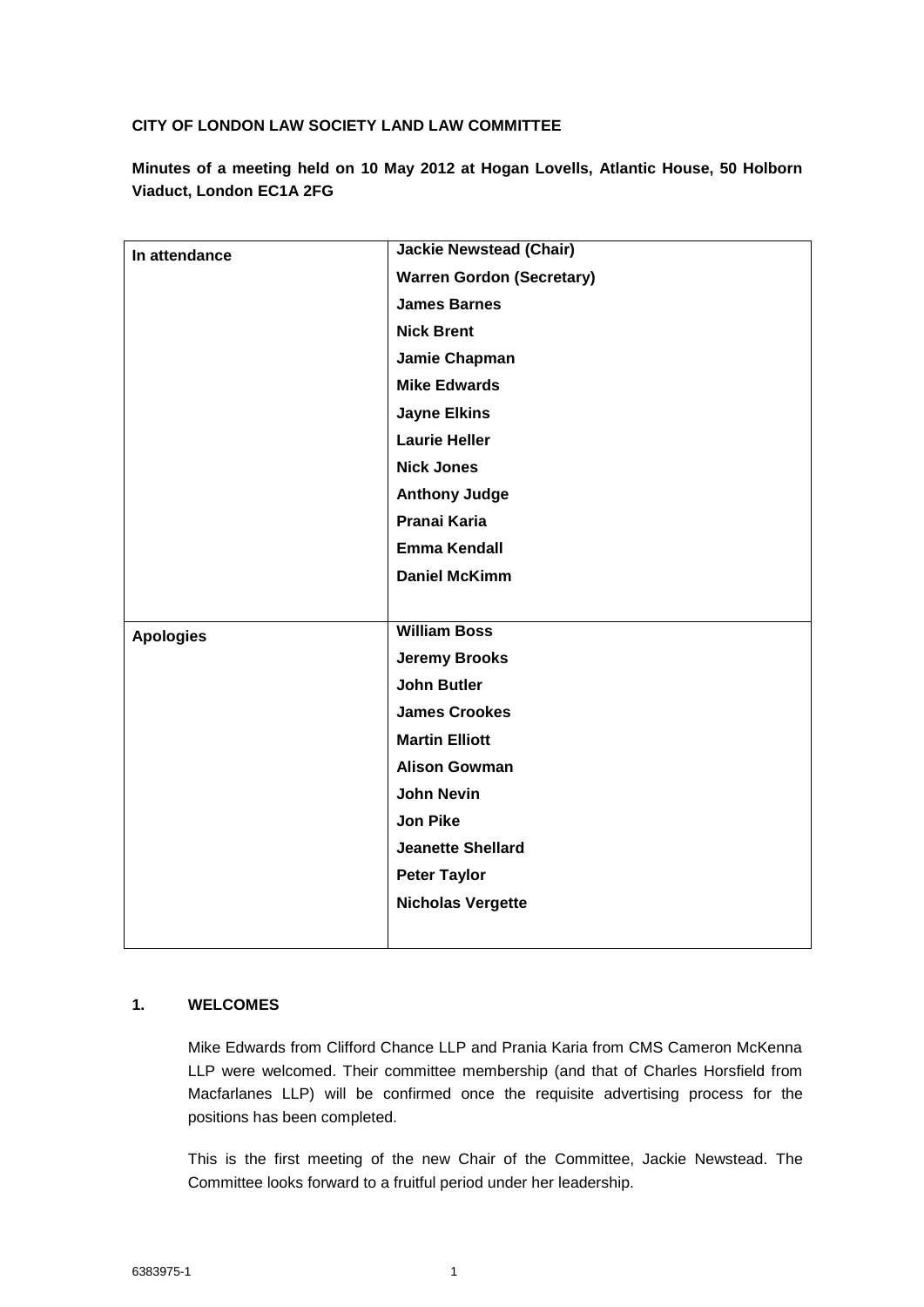# **2. MINUTES**

The Minutes for the Committee meeting of 21 March 2012 were approved and are on the CLLS website.

# **3. UPDATE ON RIGHTS TO LIGHT PROJECT**

The right to light sub-group met on 2 May. The deed of release is essentially agreed. Since a right to light deed of release is often just the culmination of a long and complex process, the sub-group considered that a particularly useful part of this project would be a note or checklist to accompany the deed.

This will probably be a one or two page document that will include the comments of a right to light expert; City Corporation comments on the procedure under section 237 of the Town and Country Planning Act 1990 perhaps with an example of the Corporation's own form of deed of release; and an insurance section. The note will not cover law (already adequately dealt with in textbooks), but will have useful practical comments on timing; the appointment of rights to light experts; the role of tenants and mortgagees; the reciprocity of release; and the danger of injunctions.

Mike Edwards expressed an interest to become an additional member of this sub-group.

The British Property Federation is keenly interested in rights to light having produced a draft Rights of light protocol. The Law Commission is in the early stages of a project potentially to reform the law on rights to light.

Representatives of the Committee will meet with the Law Commission and BPF on 24 May to discuss law reform on rights to light and this may be useful for the Committee's right to light project.

# **4. LAW COMMISSION REPORT ON EASEMENTS AND COVENANTS**

It was agreed that a supportive response to the Law Commission's report "Making Land Work: Easements, covenants and profits à prendre" would be sent by the Committee to the Ministry of Justice. While some may have one or two differing views from that expressed in the report, as a whole, the report was applauded for the excellent suggestions for reforming the law in this area, for example, in relation to positive covenants and also granting easements to the same party in the context of a transfer/mortgage of part.

# **5. CITY PROTOCOL FOR DISCHARGING MORTGAGES**

It was agreed that a sub-group would be set up to produce a protocol for discharging mortgages on completion. The CLLS Financial Law Committee and Association of Property Bankers will be contacted to ascertain whether they wish to be involved. This area causes a lot of problems in practice and it was considered that standardised, best practice in a protocol may be useful. Anthony Judge, Peter Taylor, Nicholas Vergette, Jayne Elkins, Pranai Karia and Warren Gordon agreed to join a sub-group on this topic.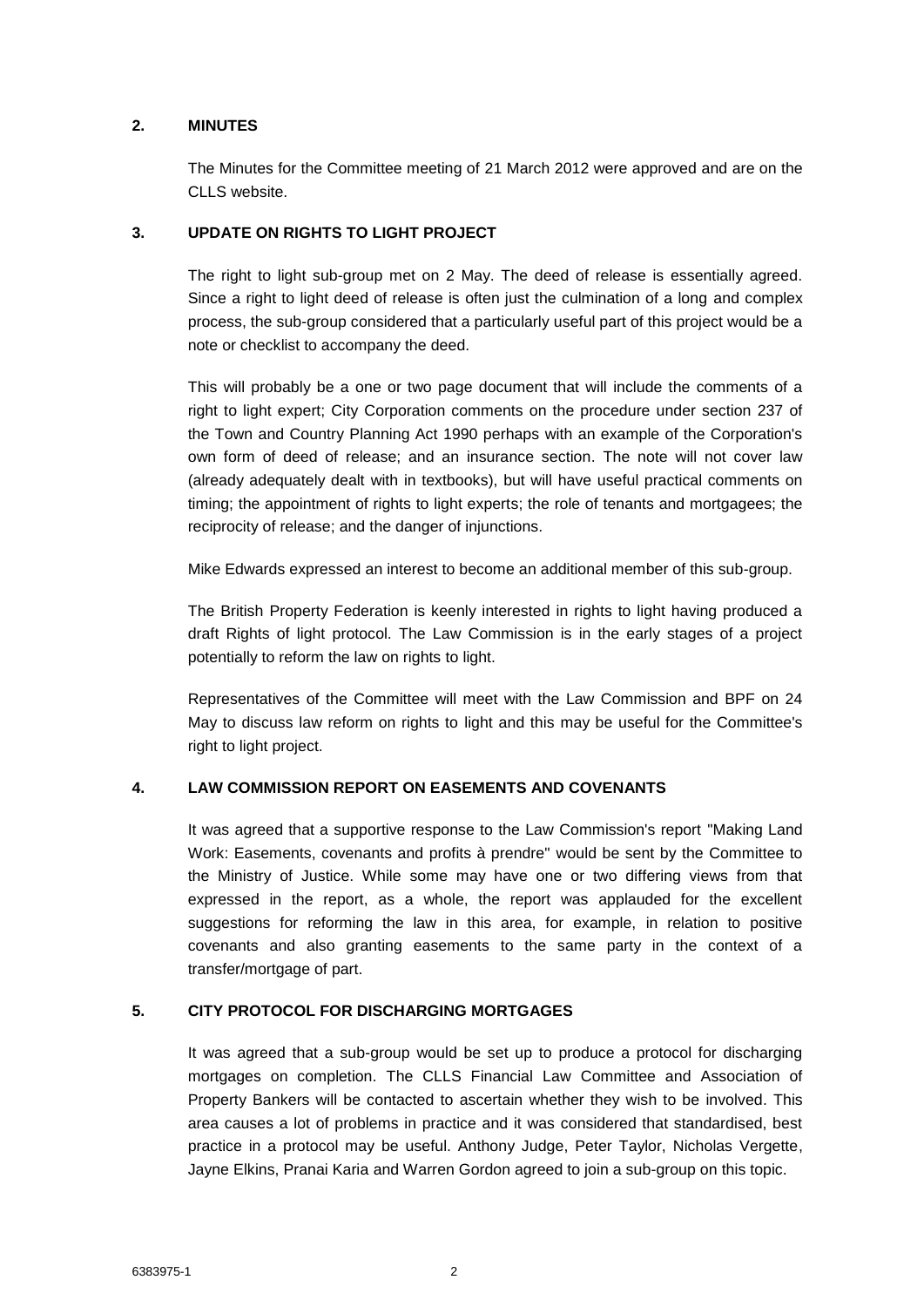#### **6. UPDATE ON INSURANCE PROVISIONS PROJECT**

The sub-group which is considering insurance provisions in a commercial lease last met on 22 March, when there was a lengthy discussion about the insurance treatment of tenant's fit-out, especially where the landlord has contributed to the cost. The sub-group decided that the starting point for the new set of provisions will be some clauses kindly provided by Laurie Heller and comments are requested from sub-group members. It was suggested that the issue of landlord's insurers refusing to insure tenant's contractors should be discussed at the next sub-group meeting, as well as terrorism wording in insurance policies.

## **7. CLLS OPINION LETTER**

The form of overseas counsel's opinion letter in relation to overseas companies etc on the Land Law Committee page of the website has not been updated in some time. A small sub-group was set up which made some changes to the form. Further comments were made at the 10 May Committee meeting about the opinion. Should it refer to the actually executed document? Should there be a comment on what constitutes "duly executed" by the entity that is the subject of the opinion? In the light of those comments, it was considered appropriate to re-circulate the opinion to the Committee for further comments.

## **8. CLLS CERTIFICATE OF TITLE**

It was agreed that the  $7<sup>th</sup>$  edition of the Certificate would be unveiled this September/October (after the Olympics and Summer break) together with accompanying confirmation letters and questionnaires.

## **9. ASSETS OF COMMUNITY VALUE**

Mention was made of "assets of community value" under the Localism Act 2011 and the latest position. After the meeting, Warren Gordon circulated the following email to the Committee-

"At the last meeting we briefly discussed "assets of community value" under the Localism Act 2011. Below are some comments from DCLG which I was sent in February 2012 and provide further information on the enforcement process and suggest that the conveyancer will still need to provide the confirmation to the Land Registry re. the restriction. I was told that the regulations which I and others saw were subject to clearance and Parliamentary approval and the plan was to lay these in April. I am not aware that this has happened yet.

DCLG comments- One of the areas we discussed was how the enforcement/compliance arrangements would work. We took on board the concerns you raised and have since had success in persuading the Land Registry to take a more straightforward approach to the process for registering change of ownership of a listed asset. The Land Registry are now willing to accept confirmation from the conveyancer that the disposal has been compliant with the Assets of Community Value legislation. The local authority will not have a role here other than to apply for a restriction to be placed, or removed, from the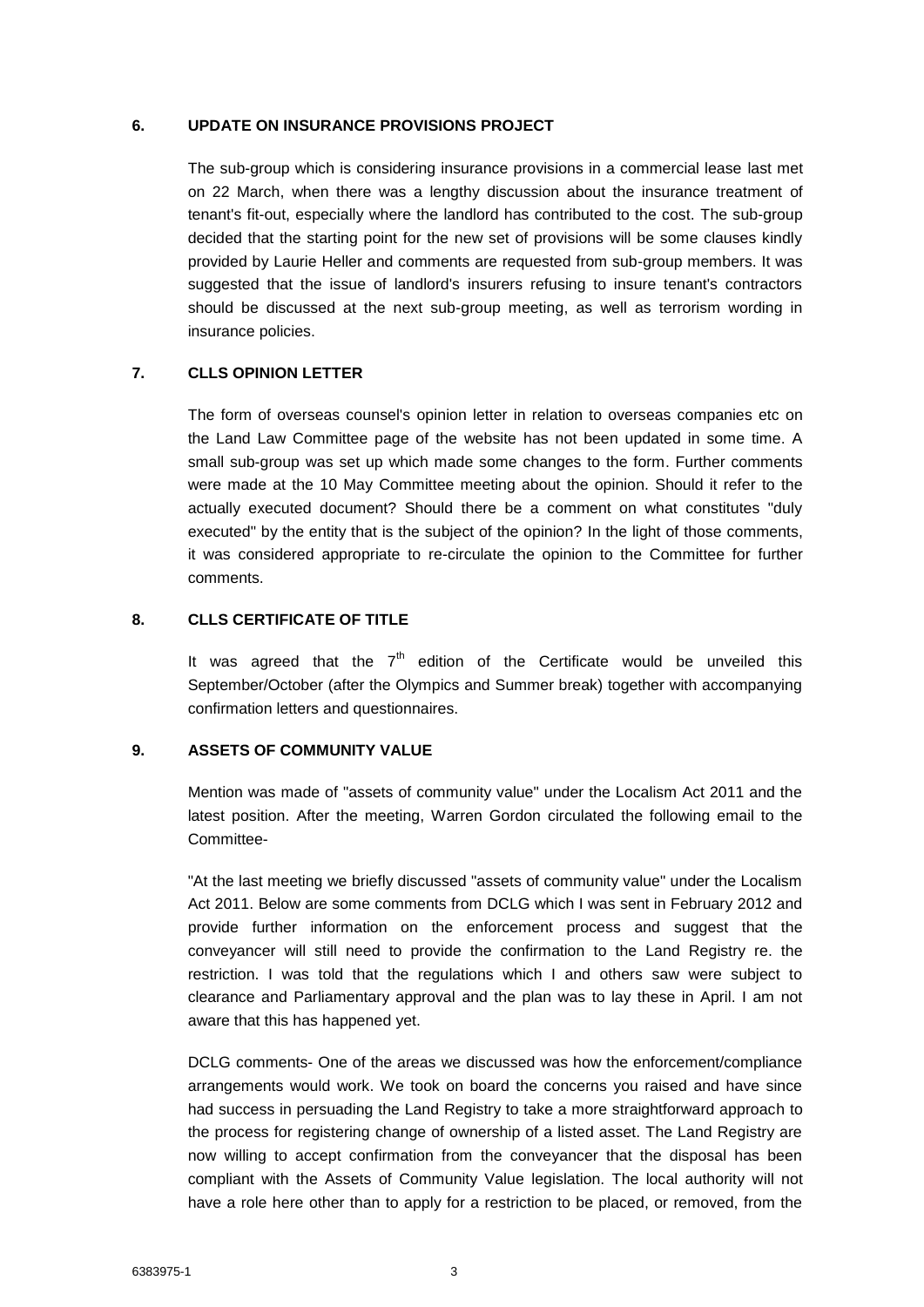Register. As I think we mentioned when we met, we will be amending the Land Registration rules, and we will share the details of these changes with you as soon as we can.

We also discussed the impact of the Protected Period (see s95(4) and 95(6) of the Act). The protected period is the 18 month period that runs from the date at which the local authority is notified of the owners intent to sell a listed asset. Whilst this applies, after the initial interim and potential full, moratorium period no further moratorium periods can be triggered. If the property has not been disposed of during the 18 month the owner will have to reinform the local authority and repeat the interim moratorium period."

The Committee should review the Assets of Community Value regulations once issued.

## **10. FLOOD**

Flood clearly remains a key issue for the property industry. The Law Society will be issuing a practice guide on flood (as well as a revised environmental practice guide), which will provide further guidance on the approach solicitors should take to this issue. When the practice guide is issued, the Committee will consider how it wishes to respond and whether there are any valuable consequential projects which it wishes to undertake.

## **11. ENLARGEMENT**

The Land Registry's current practice, if a lease satisfies all the requisite conditions for enlargement, is to close the title to any existing affected freehold reversion, or to close the freehold title as to part where the lease affects only part of this title, and the former tenant unilaterally acquires a **new** fee simple estate. However, the Registry is uncertain whether this practice is correct for particular technical reasons. Some legal commentators are of the view that the former landlord's freehold disappears following enlargement, while others take the view that it is possible to have more than one registered freehold title to registered land.

As a result of this uncertainty, the Land Registry proposes a change of practice so that it will not close any existing freehold title, whether as to whole or part, following enlargement. If the application for enlargement is approved, the new freehold estate (for which the Registry will require a form FR1) will subsist simultaneously with the existing freehold title.

The Committee regarded this as a confusing state of affairs. After the meeting, the Registry announced that it was delaying the introduction of the change of practice to allow for further consultation.

# **12. UNDUE INFLUENCE RENDERING GUARANTEE UNENFORCEABLE**

Trustees of Beardsley Theobalds Retirement Benefit Scheme v Yardley from September 2011 highlights that in certain circumstances a guarantee for tenant's obligations can be rendered unenforceable, because the guarantor has been unduly influenced, and landlords should be checking that guarantors have been made aware of the implications of the guarantee they are about to provide.